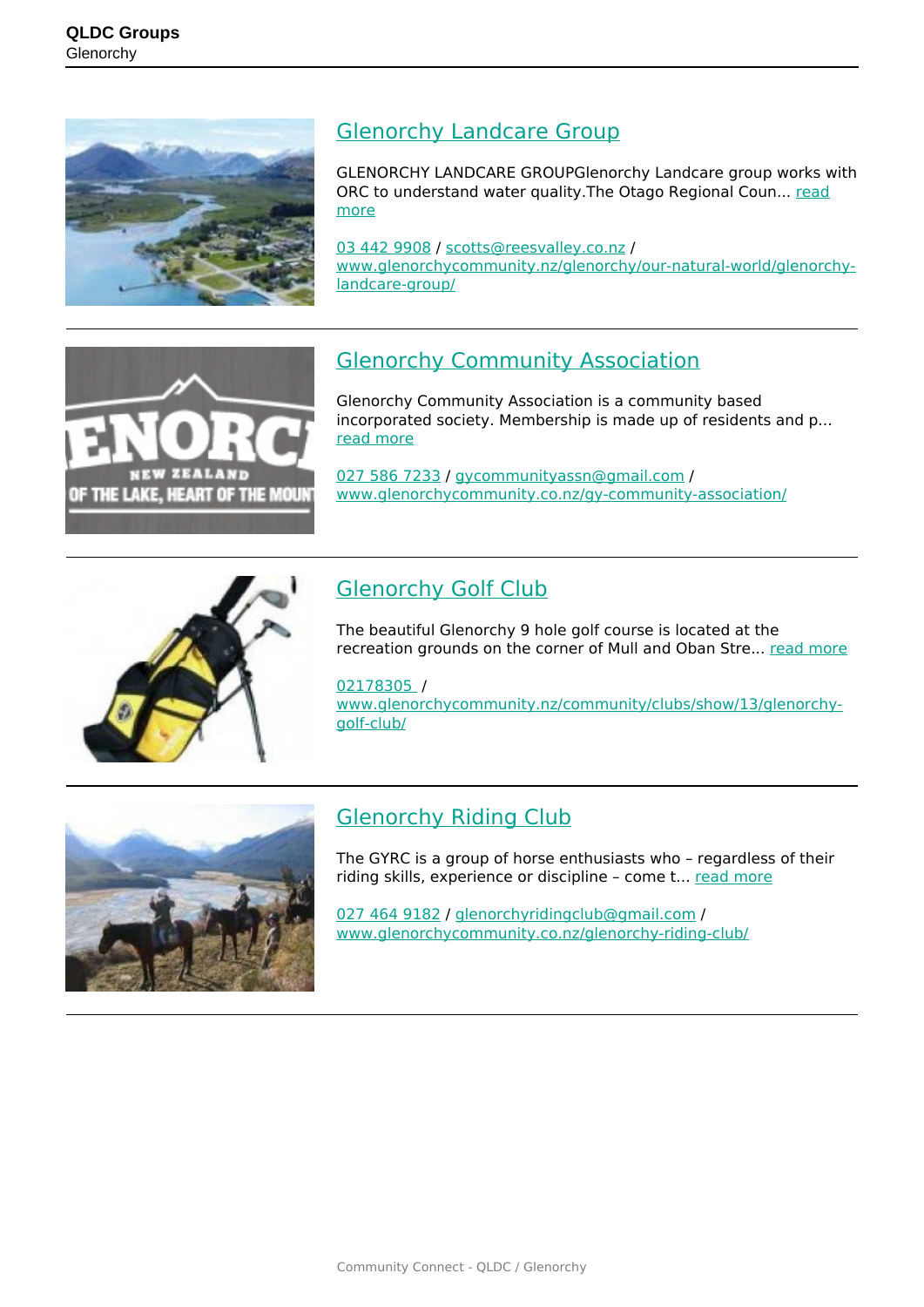

### [Glenorchy Primary School](https://groups.qldc.govt.nz/groups/show/glenorchy-primary-school/)

Glenorchy School is a small, remote school situated at the head of Lake Wakatipu and is central to the community.Th... [read more](https://groups.qldc.govt.nz/groups/show/glenorchy-primary-school/)

[03 442 9900](tel:034429900) / [office@glenorchy.school.nz](mailto:office@glenorchy.school.nz) / [www.glenorchy.school.nz/](http://www.glenorchy.school.nz/)



## [Federated Farmers - Glenorchy Branch](https://groups.qldc.govt.nz/groups/show/federated-farmers-glenorchy-branch/)

Federated Farmers is New Zealand's leading independent rural advocacy organisation. The federation's aim is to add v... [read more](https://groups.qldc.govt.nz/groups/show/federated-farmers-glenorchy-branch/)

[03 442 9942](tel:034429942) / [southland@fedfarm.org.nz](mailto:southland@fedfarm.org.nz)



## [Glenorchy Playgroup](https://groups.qldc.govt.nz/groups/show/glenorchy-playgroup/)

Welcome to Glenorchy Playgroup - Haere mai, all parents, caregivers and young children are welcome. We believe in th... [read more](https://groups.qldc.govt.nz/groups/show/glenorchy-playgroup/)

[0211672242](tel:0211672242) / [www.glenorchycommunity.nz/community/organisations/playgroup/](https://www.glenorchycommunity.nz/community/organisations/playgroup/)



## [Glenorchy Rural Fire Force](https://groups.qldc.govt.nz/groups/show/glenorchy-rural-fire-force/)

This is a rural volunteer station, meaning all of our members dedicate their own time in order to serve this commun... [read more](https://groups.qldc.govt.nz/groups/show/glenorchy-rural-fire-force/)

[0277655125](tel:0277655125) / [songreenstone@gmail.com](mailto:songreenstone@gmail.com) / [www.facebook.com/Glenorchy-Volunteer-Rural-Fire-](https://www.facebook.com/Glenorchy-Volunteer-Rural-Fire-Force-1636296079961525/)[Force-1636296079961525/](https://www.facebook.com/Glenorchy-Volunteer-Rural-Fire-Force-1636296079961525/)